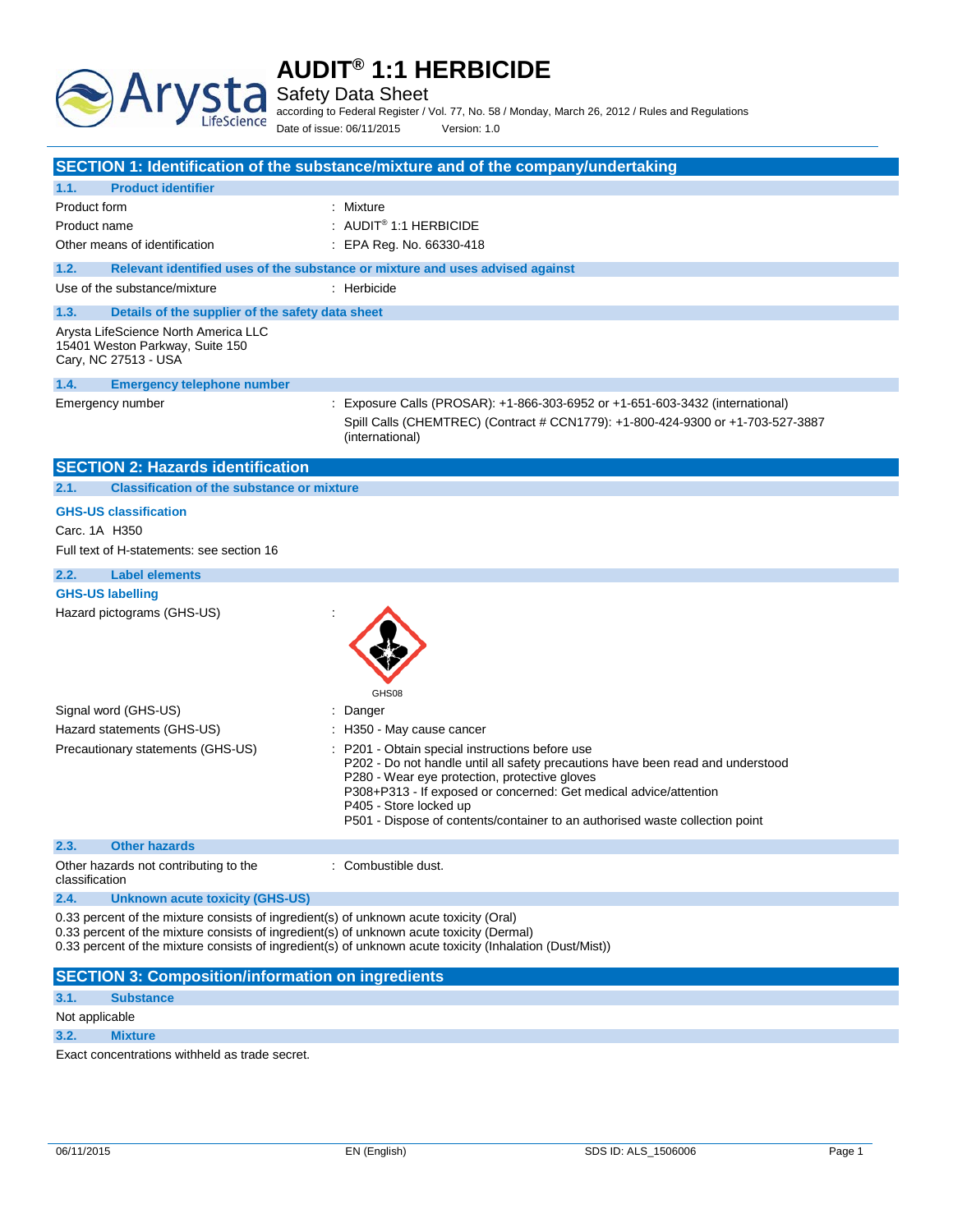## Safety Data Sheet

according to Federal Register / Vol. 77, No. 58 / Monday, March 26, 2012 / Rules and Regulations

| <b>Name</b>                    | <b>Product identifier</b> | $\frac{9}{6}$ | <b>GHS-US classification</b>                                                  |
|--------------------------------|---------------------------|---------------|-------------------------------------------------------------------------------|
| Thifensulfuron methyl          | (CAS No) 79277-27-3       | $20 - 30$     | Aquatic Acute 1, H400<br>Aquatic Chronic 1, H410                              |
| Tribenuron methyl              | (CAS No) 101200-48-0      | $20 - 30$     | <b>Skin Sens. 1. H317</b><br>Aquatic Acute 1, H400<br>Aquatic Chronic 1, H410 |
| Titanium dioxide               | (CAS No) 13463-67-7       | $\leq$ 1      | Carc. 2. H351                                                                 |
| Silicon dioxide (cristobalite) | (CAS No) 14808-60-7       | $\prec$ '     | Carc. 1A, H350                                                                |

## Full text of H-statements: see section 16

| <b>SECTION 4: First aid measures</b>                                                                  |                                                                                                                                                      |  |
|-------------------------------------------------------------------------------------------------------|------------------------------------------------------------------------------------------------------------------------------------------------------|--|
| <b>Description of first aid measures</b><br>4.1.                                                      |                                                                                                                                                      |  |
| First-aid measures general                                                                            | : Never give anything by mouth to an unconscious person. Get medical advice/attention if you<br>feel unwell.                                         |  |
| First-aid measures after inhalation                                                                   | Remove victim to fresh air and keep at rest in a position comfortable for breathing. Call a<br>POISON CENTER or doctor/physician if you feel unwell. |  |
| First-aid measures after skin contact                                                                 | Wash with plenty of soap and water. Take off contaminated clothing and wash it before reuse.                                                         |  |
| First-aid measures after eye contact                                                                  | If in eyes: Rinse cautiously with water for several minutes. Remove contact lenses, if present<br>and easy to do. Continue rinsing.                  |  |
| First-aid measures after ingestion                                                                    | Do NOT induce vomiting. Rinse mouth. Get medical advice/attention.                                                                                   |  |
| Most important symptoms and effects, both acute and delayed<br>4.2.                                   |                                                                                                                                                      |  |
| Symptoms/injuries after inhalation                                                                    | : May cause cancer by inhalation.                                                                                                                    |  |
| 4.3.                                                                                                  | Indication of any immediate medical attention and special treatment needed                                                                           |  |
| Treat symptomatically.                                                                                |                                                                                                                                                      |  |
| <b>SECTION 5: Firefighting measures</b>                                                               |                                                                                                                                                      |  |
| <b>Extinguishing media</b><br>5.1.                                                                    |                                                                                                                                                      |  |
| Suitable extinguishing media                                                                          | : Carbon dioxide. Dry chemical. Foam. Water fog.                                                                                                     |  |
| Unsuitable extinguishing media                                                                        | : Do not use a solid water stream as it may scatter and spread fire.                                                                                 |  |
| 5.2.<br>Special hazards arising from the substance or mixture                                         |                                                                                                                                                      |  |
| Fire hazard                                                                                           | : Combustible.                                                                                                                                       |  |
| <b>Explosion hazard</b>                                                                               | Dust may form explosive mixture in air.                                                                                                              |  |
| Reactivity                                                                                            | No dangerous reactions known.                                                                                                                        |  |
| 5.3.<br><b>Advice for firefighters</b>                                                                |                                                                                                                                                      |  |
| Firefighting instructions                                                                             | : Do not allow run-off from fire fighting to enter drains or water courses. Exercise caution when<br>fighting any chemical fire.                     |  |
| Protection during firefighting                                                                        | Do not enter fire area without proper protective equipment, including respiratory protection. Use<br>self-contained breathing apparatus.             |  |
| <b>SECTION 6: Accidental release measures</b>                                                         |                                                                                                                                                      |  |
| Personal precautions, protective equipment and emergency procedures<br>6.1.                           |                                                                                                                                                      |  |
| General measures                                                                                      | : Avoid creating or spreading dust. Avoid contact with skin and eyes.                                                                                |  |
|                                                                                                       |                                                                                                                                                      |  |
| 6.1.1.<br>For non-emergency personnel                                                                 |                                                                                                                                                      |  |
| Protective equipment                                                                                  | : Chemical goggles or safety glasses. Dust impervious gloves.                                                                                        |  |
| <b>Emergency procedures</b>                                                                           | Evacuate unnecessary personnel.                                                                                                                      |  |
| 6.1.2.<br>For emergency responders                                                                    |                                                                                                                                                      |  |
| Protective equipment                                                                                  | Chemical goggles or safety glasses. Dust impervious gloves.                                                                                          |  |
| <b>Emergency procedures</b>                                                                           | : Ventilate area.                                                                                                                                    |  |
| 6.2.<br><b>Environmental precautions</b>                                                              |                                                                                                                                                      |  |
|                                                                                                       | Prevent dispersion. Prevent entry to sewers and public waters. Notify authorities if product enters sewers or public waters.                         |  |
| Methods and material for containment and cleaning up<br>6.3.                                          |                                                                                                                                                      |  |
| For containment                                                                                       | : Avoid generating dust. Eliminate all ignition sources.                                                                                             |  |
| Methods for cleaning up                                                                               | : Sweep spilled substance into containers; if appropriate, moisten first to prevent dusting.                                                         |  |
| 6.4.<br><b>Reference to other sections</b>                                                            |                                                                                                                                                      |  |
| Section 13: disposal information. Section 7: safe handling. Section 8: personal protective equipment. |                                                                                                                                                      |  |
| 06/11/2015                                                                                            | EN (English)<br>2/1<br>SDS ID: ALS_1506006                                                                                                           |  |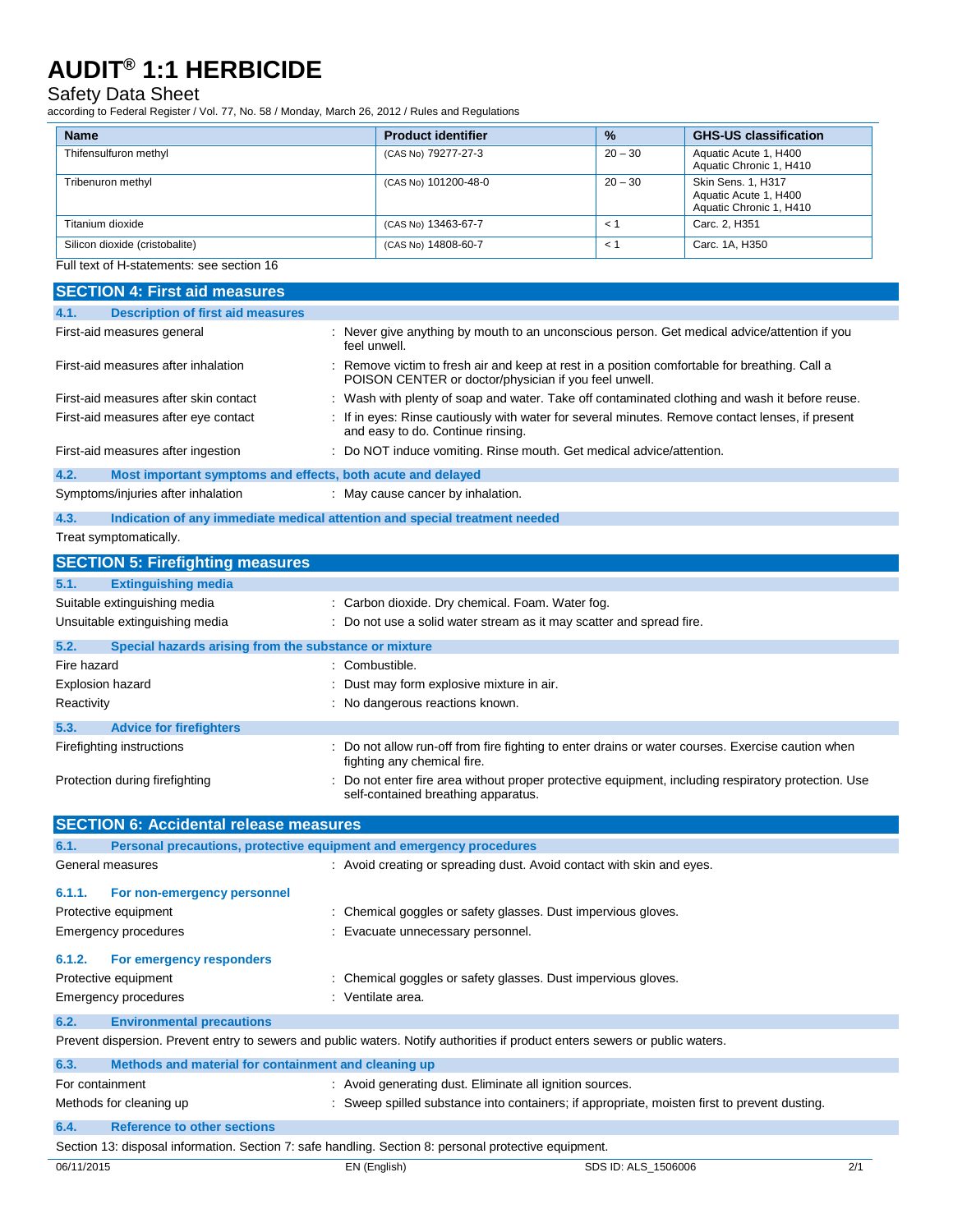## Safety Data Sheet

according to Federal Register / Vol. 77, No. 58 / Monday, March 26, 2012 / Rules and Regulations

| <b>SECTION 7: Handling and storage</b>                               |                                                                                                                        |
|----------------------------------------------------------------------|------------------------------------------------------------------------------------------------------------------------|
| <b>Precautions for safe handling</b><br>7.1.                         |                                                                                                                        |
| Precautions for safe handling                                        | : Obtain special instructions before use. Do not handle until all safety precautions have been<br>read and understood. |
| Hygiene measures                                                     | : Always wash your hands immediately after handling this product, and once again before<br>leaving the workplace.      |
| Conditions for safe storage, including any incompatibilities<br>7.2. |                                                                                                                        |
| Storage conditions                                                   | : Keep container closed when not in use. Do not store near food, foodstuffs, drugs, or potable<br>water supplies.      |
| Incompatible products                                                | : Strong oxidizing agents. Acids.                                                                                      |
| Heat and ignition sources                                            | : Keep away from heat, sparks and flame.                                                                               |
| Prohibitions on mixed storage                                        | : Incompatible materials.                                                                                              |
| Storage area                                                         | : Store in dry, cool, well-ventilated area.                                                                            |
| 7.3.<br><b>Specific end use(s)</b>                                   |                                                                                                                        |

Herbicide.

|                                             | <b>SECTION 8: Exposure controls/personal protection</b>              |                                                                                                 |
|---------------------------------------------|----------------------------------------------------------------------|-------------------------------------------------------------------------------------------------|
| 8.1.<br><b>Control parameters</b>           |                                                                      |                                                                                                 |
| <b>AUDIT<sup>®</sup> 1:1 HERBICIDE</b>      |                                                                      |                                                                                                 |
| <b>ACGIH</b>                                | Not applicable                                                       |                                                                                                 |
| <b>OSHA</b>                                 | Not applicable                                                       |                                                                                                 |
| Thifensulfuron methyl (79277-27-3)          |                                                                      |                                                                                                 |
| <b>ACGIH</b>                                | Not applicable                                                       |                                                                                                 |
| <b>OSHA</b>                                 | Not applicable                                                       |                                                                                                 |
| Tribenuron methyl (101200-48-0)             |                                                                      |                                                                                                 |
| <b>ACGIH</b>                                | Not applicable                                                       |                                                                                                 |
| <b>OSHA</b>                                 | Not applicable                                                       |                                                                                                 |
| Silicon dioxide (cristobalite) (14808-60-7) |                                                                      |                                                                                                 |
| <b>ACGIH</b>                                | ACGIH TWA (mg/m <sup>3</sup> )<br>$0.025$ mg/m <sup>3</sup>          |                                                                                                 |
| <b>ACGIH</b>                                | Remark (ACGIH)                                                       | (respirable dust)                                                                               |
| <b>OSHA</b>                                 | OSHA PEL (TWA) (ppm)                                                 | 250 mppcf                                                                                       |
| <b>OSHA</b>                                 | Remark (OSHA)                                                        | (3) See Table Z-3.                                                                              |
| Titanium dioxide (13463-67-7)               |                                                                      |                                                                                                 |
| <b>ACGIH</b>                                | ACGIH TWA (mg/m <sup>3</sup> )                                       | $10 \text{ mg/m}^3$                                                                             |
| <b>OSHA</b>                                 | OSHA PEL (TWA) (mg/m <sup>3</sup> )                                  | $15 \text{ mg/m}^3$                                                                             |
| 8.2.<br><b>Exposure controls</b>            |                                                                      |                                                                                                 |
| Appropriate engineering controls            | outdoors or in a well-ventilated area.                               | : Avoid dispersal of dust in the air (ie, clearing dust surfaces with compressed air). Use only |
| Personal protective equipment               | : Avoid all unnecessary exposure.                                    |                                                                                                 |
| Hand protection                             | Dust impervious gloves.                                              |                                                                                                 |
| Eye protection                              | : Chemical goggles or safety glasses.                                |                                                                                                 |
| Respiratory protection                      | purifying respirator equipped with particulate filtering cartridges. | Where excessive dust may result, use approved respiratory protection equipment. Use air-        |
| Other information                           | : Do not eat, drink or smoke when using this product.                |                                                                                                 |

| <b>SECTION 9: Physical and chemical properties</b> |                                                       |  |
|----------------------------------------------------|-------------------------------------------------------|--|
| 9.1.                                               | Information on basic physical and chemical properties |  |
| Physical state                                     | : Solid                                               |  |
| Appearance                                         | : Granules                                            |  |
| Colour                                             | : Tan                                                 |  |
|                                                    |                                                       |  |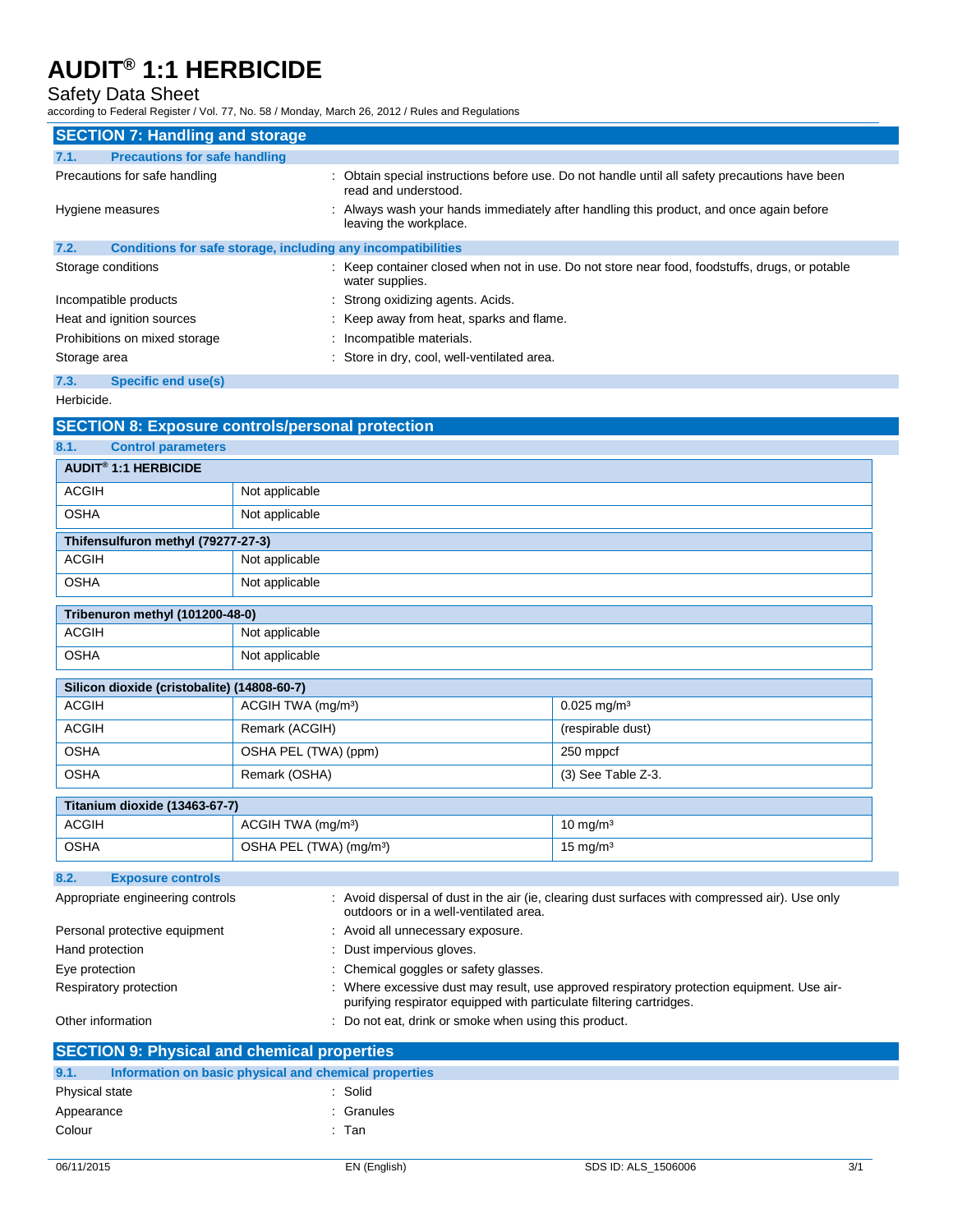## Safety Data Sheet

according to Federal Register / Vol. 77, No. 58 / Monday, March 26, 2012 / Rules and Regulations

| Odour                                       | : Slight                                                                                         |
|---------------------------------------------|--------------------------------------------------------------------------------------------------|
| Odour threshold                             | No data available                                                                                |
| pH                                          | 5.3 (1% suspension)                                                                              |
| Melting point                               | No data available                                                                                |
| Freezing point                              | No data available                                                                                |
| Boiling point                               | No data available                                                                                |
| Flash point                                 | No data available                                                                                |
| Relative evaporation rate (butyl acetate=1) | No data available                                                                                |
| Flammability (solid, gas)                   | No data available                                                                                |
| <b>Explosive limits</b>                     | No data available                                                                                |
| <b>Explosive properties</b>                 | Dust may form explosive mixture in air.                                                          |
| Oxidising properties                        | No data available                                                                                |
| Vapour pressure                             | No data available                                                                                |
| Relative density                            | No data available                                                                                |
| Relative vapour density at 20 °C            | No data available                                                                                |
| Density                                     | : $0.642$ g/cm <sup>3</sup>                                                                      |
| Solubility                                  | Water: Solubility in water of component(s) of the mixture :<br>• Thifensulfuron methyl: 23.6 g/l |
| Log Pow                                     | No data available                                                                                |
| Log Kow                                     | No data available                                                                                |
| Auto-ignition temperature                   | No data available                                                                                |
| Decomposition temperature                   | No data available                                                                                |
| Viscosity                                   | No data available                                                                                |
| Viscosity, kinematic                        | No data available                                                                                |
| Viscosity, dynamic                          | No data available                                                                                |
| <b>Other information</b><br>9.2.            |                                                                                                  |
| No additional information available         |                                                                                                  |
| <b>SECTION 10: Stability and reactivity</b> |                                                                                                  |
| 10.1.<br><b>Reactivity</b>                  |                                                                                                  |
| No dangerous reactions known.               |                                                                                                  |
| 10.2.<br><b>Chemical stability</b>          |                                                                                                  |
| Stable under normal conditions.             |                                                                                                  |
|                                             |                                                                                                  |

## **10.3. Possibility of hazardous reactions**

Hazardous polymerization will not occur.

**10.4. Conditions to avoid**

Heat. Avoid dust production.

## **10.5. Incompatible materials**

Strong oxidizing agents. Acids.

**10.6. Hazardous decomposition products**

Thermal decomposition generates : Carbon oxides (CO, CO2). Nitrogen oxides. Sulphur oxides. Calcium oxide. Burning produces irritating, toxic and noxious fumes.

| <b>SECTION 11: Toxicological information</b>  |                                    |                     |     |
|-----------------------------------------------|------------------------------------|---------------------|-----|
| Information on toxicological effects<br>11.1. |                                    |                     |     |
| Likely routes of exposure                     | : Inhalation; Skin and eye contact |                     |     |
| Acute toxicity                                | : Not classified.                  |                     |     |
| <b>AUDIT<sup>®</sup> 1:1 HERBICIDE</b>        |                                    |                     |     |
| LD50 oral rat                                 | > 5000 mg/kg                       |                     |     |
| LD50 dermal rat                               | > 5000 mg/kg                       |                     |     |
| LC50 inhalation rat (mg/l)                    | $> 2.05$ mg/l/4h                   |                     |     |
| Thifensulfuron methyl (79277-27-3)            |                                    |                     |     |
| LD50 oral rat                                 | > 5000 mg/kg                       |                     |     |
| 06/11/2015                                    | EN (English)                       | SDS ID: ALS 1506006 | 4/1 |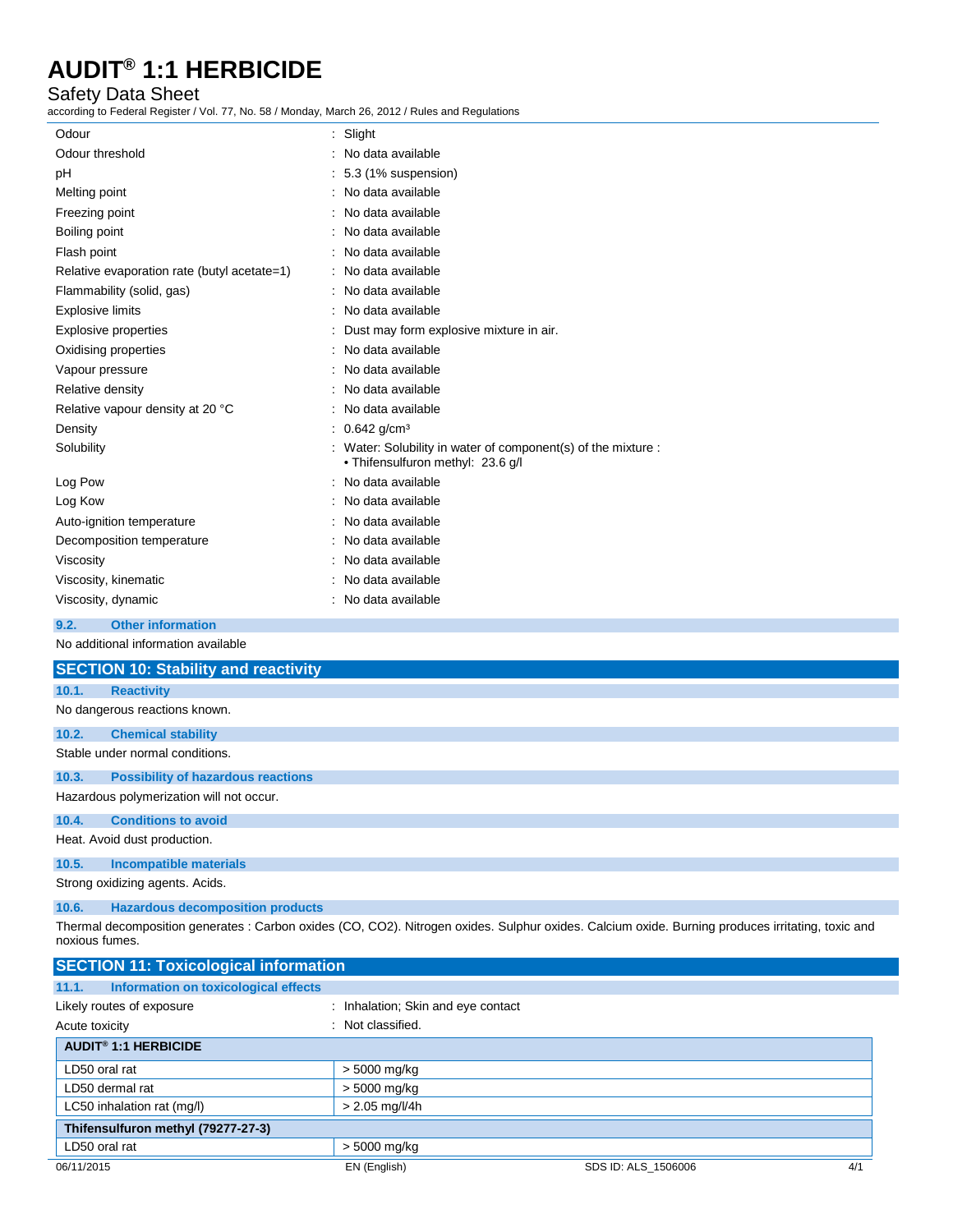## Safety Data Sheet

according to Federal Register / Vol. 77, No. 58 / Monday, March 26, 2012 / Rules and Regulations

| Thifensulfuron methyl (79277-27-3)<br>LD50 dermal rabbit | > 2000 mg/kg                                                                                                                                                                                                                                                                                                                                                                                                                                                                                                                                                                                                                                                                                                                                                                                                                                                                                                                                                                                                                                                                                                                                                                                                                 |  |
|----------------------------------------------------------|------------------------------------------------------------------------------------------------------------------------------------------------------------------------------------------------------------------------------------------------------------------------------------------------------------------------------------------------------------------------------------------------------------------------------------------------------------------------------------------------------------------------------------------------------------------------------------------------------------------------------------------------------------------------------------------------------------------------------------------------------------------------------------------------------------------------------------------------------------------------------------------------------------------------------------------------------------------------------------------------------------------------------------------------------------------------------------------------------------------------------------------------------------------------------------------------------------------------------|--|
|                                                          |                                                                                                                                                                                                                                                                                                                                                                                                                                                                                                                                                                                                                                                                                                                                                                                                                                                                                                                                                                                                                                                                                                                                                                                                                              |  |
| Tribenuron methyl (101200-48-0)<br>LD50 oral rat         |                                                                                                                                                                                                                                                                                                                                                                                                                                                                                                                                                                                                                                                                                                                                                                                                                                                                                                                                                                                                                                                                                                                                                                                                                              |  |
| LD50 dermal rabbit                                       | > 5000 mg/kg                                                                                                                                                                                                                                                                                                                                                                                                                                                                                                                                                                                                                                                                                                                                                                                                                                                                                                                                                                                                                                                                                                                                                                                                                 |  |
|                                                          | > 2000 mg/kg                                                                                                                                                                                                                                                                                                                                                                                                                                                                                                                                                                                                                                                                                                                                                                                                                                                                                                                                                                                                                                                                                                                                                                                                                 |  |
| Titanium dioxide (13463-67-7)                            |                                                                                                                                                                                                                                                                                                                                                                                                                                                                                                                                                                                                                                                                                                                                                                                                                                                                                                                                                                                                                                                                                                                                                                                                                              |  |
| LD50 oral rat                                            | > 5000 mg/kg                                                                                                                                                                                                                                                                                                                                                                                                                                                                                                                                                                                                                                                                                                                                                                                                                                                                                                                                                                                                                                                                                                                                                                                                                 |  |
| LC50 inhalation rat (mg/l)                               | $> 6.82$ mg/l/4h                                                                                                                                                                                                                                                                                                                                                                                                                                                                                                                                                                                                                                                                                                                                                                                                                                                                                                                                                                                                                                                                                                                                                                                                             |  |
| Skin corrosion/irritation                                | Not classified.                                                                                                                                                                                                                                                                                                                                                                                                                                                                                                                                                                                                                                                                                                                                                                                                                                                                                                                                                                                                                                                                                                                                                                                                              |  |
|                                                          | (Slightly irritating to skin)                                                                                                                                                                                                                                                                                                                                                                                                                                                                                                                                                                                                                                                                                                                                                                                                                                                                                                                                                                                                                                                                                                                                                                                                |  |
| Serious eye damage/irritation                            | : Not classified.                                                                                                                                                                                                                                                                                                                                                                                                                                                                                                                                                                                                                                                                                                                                                                                                                                                                                                                                                                                                                                                                                                                                                                                                            |  |
|                                                          | (Slightly irritant but not relevant for classification)                                                                                                                                                                                                                                                                                                                                                                                                                                                                                                                                                                                                                                                                                                                                                                                                                                                                                                                                                                                                                                                                                                                                                                      |  |
| Respiratory or skin sensitisation                        | : Not classified.                                                                                                                                                                                                                                                                                                                                                                                                                                                                                                                                                                                                                                                                                                                                                                                                                                                                                                                                                                                                                                                                                                                                                                                                            |  |
|                                                          | (No sensitizing reaction was observed for guinea pigs)                                                                                                                                                                                                                                                                                                                                                                                                                                                                                                                                                                                                                                                                                                                                                                                                                                                                                                                                                                                                                                                                                                                                                                       |  |
| Germ cell mutagenicity                                   | : Not classified.                                                                                                                                                                                                                                                                                                                                                                                                                                                                                                                                                                                                                                                                                                                                                                                                                                                                                                                                                                                                                                                                                                                                                                                                            |  |
|                                                          | Neither in vitro nor in vivo tests on Thifensulfuron-methyl demonstrated mutagenic effects.                                                                                                                                                                                                                                                                                                                                                                                                                                                                                                                                                                                                                                                                                                                                                                                                                                                                                                                                                                                                                                                                                                                                  |  |
|                                                          | Tribenuron-methyl did not produce genetic damage in bacterial or mammalian cell cultures or in<br>animals.                                                                                                                                                                                                                                                                                                                                                                                                                                                                                                                                                                                                                                                                                                                                                                                                                                                                                                                                                                                                                                                                                                                   |  |
| Carcinogenicity                                          | May cause cancer.                                                                                                                                                                                                                                                                                                                                                                                                                                                                                                                                                                                                                                                                                                                                                                                                                                                                                                                                                                                                                                                                                                                                                                                                            |  |
|                                                          | Repeated overexposure to thifensulfuron-methyl may cause effects to liver, gall bladder, and<br>blood chemistry. Repeated overexposure to tribenuron methyl may cause effects to body<br>weight loss, alteration in clinical chemical parameters and testicular atrophy (considered to be<br>biologically insignificant). No carcinogenic effects were observed in animal tests with<br>thifensulfuron-methyl. Tribenuron methyl produced an increased incidence of mammary tumors<br>in female rats at dose levels also producing other significant effects. This product contains a<br>clay. Crystalline silica (e.g. quartz) and titanium dioxide are a naturally occurring components of<br>clay. Inhalation of crystalline silica may cause pulmonary fibrosis (silicosis). Crystalline silica<br>has been classified by IARC as carcinogenic to humans (Group 1), by the U.S. National<br>Toxicology Program as a known human carcinogen and by ACGIH as a suspected human<br>carcinogen (A2). Inhalation of titanium dioxide may cause irritation to the respiratory system.<br>IARC lists exposure to titanium dioxide as a class 2B carcinogen, the category for limited<br>evidence for carcinogenicity in humans. |  |
| Silicon dioxide (cristobalite) (14808-60-7)              |                                                                                                                                                                                                                                                                                                                                                                                                                                                                                                                                                                                                                                                                                                                                                                                                                                                                                                                                                                                                                                                                                                                                                                                                                              |  |
| IARC group                                               | 1 - Carcinogenic to humans, Inhalation of dust                                                                                                                                                                                                                                                                                                                                                                                                                                                                                                                                                                                                                                                                                                                                                                                                                                                                                                                                                                                                                                                                                                                                                                               |  |
| Titanium dioxide (13463-67-7)                            |                                                                                                                                                                                                                                                                                                                                                                                                                                                                                                                                                                                                                                                                                                                                                                                                                                                                                                                                                                                                                                                                                                                                                                                                                              |  |
| NOAEL (chronic, oral, animal/male, 2 years)              | 5 mg/kg bodyweight rat                                                                                                                                                                                                                                                                                                                                                                                                                                                                                                                                                                                                                                                                                                                                                                                                                                                                                                                                                                                                                                                                                                                                                                                                       |  |
| IARC group                                               | 2B - Possibly carcinogenic to humans, as dust                                                                                                                                                                                                                                                                                                                                                                                                                                                                                                                                                                                                                                                                                                                                                                                                                                                                                                                                                                                                                                                                                                                                                                                |  |
| Reproductive toxicity                                    | Not classified.                                                                                                                                                                                                                                                                                                                                                                                                                                                                                                                                                                                                                                                                                                                                                                                                                                                                                                                                                                                                                                                                                                                                                                                                              |  |
|                                                          | Animal tests with thifensulfuron-methyl have not demonstrated reproductive effects. For<br>tribenuron-methyl no reproductive effects were observed in rats.                                                                                                                                                                                                                                                                                                                                                                                                                                                                                                                                                                                                                                                                                                                                                                                                                                                                                                                                                                                                                                                                  |  |
| Specific target organ toxicity (single exposure)         | Not classified.                                                                                                                                                                                                                                                                                                                                                                                                                                                                                                                                                                                                                                                                                                                                                                                                                                                                                                                                                                                                                                                                                                                                                                                                              |  |
| Specific target organ toxicity (repeated                 | Not classified.                                                                                                                                                                                                                                                                                                                                                                                                                                                                                                                                                                                                                                                                                                                                                                                                                                                                                                                                                                                                                                                                                                                                                                                                              |  |
| exposure)<br>Aspiration hazard                           | Repeated ingestion exposures to thifensulfuron-methyl caused decreased body and organ<br>weights, and some blood chemistry changes, including increased blood urea nitrogen and<br>decreased protein and globulins. Repeated ingestion exposure to tribenuron-methyl may cause<br>body weight loss and effect liver and thyroid.<br>Not classified.                                                                                                                                                                                                                                                                                                                                                                                                                                                                                                                                                                                                                                                                                                                                                                                                                                                                          |  |
| Symptoms/injuries after inhalation                       |                                                                                                                                                                                                                                                                                                                                                                                                                                                                                                                                                                                                                                                                                                                                                                                                                                                                                                                                                                                                                                                                                                                                                                                                                              |  |
|                                                          | May cause cancer by inhalation.                                                                                                                                                                                                                                                                                                                                                                                                                                                                                                                                                                                                                                                                                                                                                                                                                                                                                                                                                                                                                                                                                                                                                                                              |  |
| <b>SECTION 12: Ecological information</b>                |                                                                                                                                                                                                                                                                                                                                                                                                                                                                                                                                                                                                                                                                                                                                                                                                                                                                                                                                                                                                                                                                                                                                                                                                                              |  |

| <u>ULUTION TE. LUURUUGI IIIIUITIIGIIUIT</u> |                                                         |                                          |     |
|---------------------------------------------|---------------------------------------------------------|------------------------------------------|-----|
| <b>Toxicity</b><br>12.1.                    |                                                         |                                          |     |
| Ecology - water                             | : Very toxic to aquatic life with long lasting effects. |                                          |     |
| Thifensulfuron methyl (79277-27-3)          |                                                         |                                          |     |
| LC50 fish 1                                 |                                                         | > 100 mg/l 96 h Bluegill, Rainbow trout  |     |
| EC50 Daphnia 1                              | 470 mg/l 48 h                                           |                                          |     |
| Tribenuron methyl (101200-48-0)             |                                                         |                                          |     |
| LC50 fish 1                                 |                                                         | > 1000 mg/l 96 h Bluegill, Rainbow trout |     |
| EC50 Daphnia 1                              | 720 mg/l 48 h                                           |                                          |     |
| 06/11/2015                                  | EN (English)                                            | SDS ID: ALS 1506006                      | 5/1 |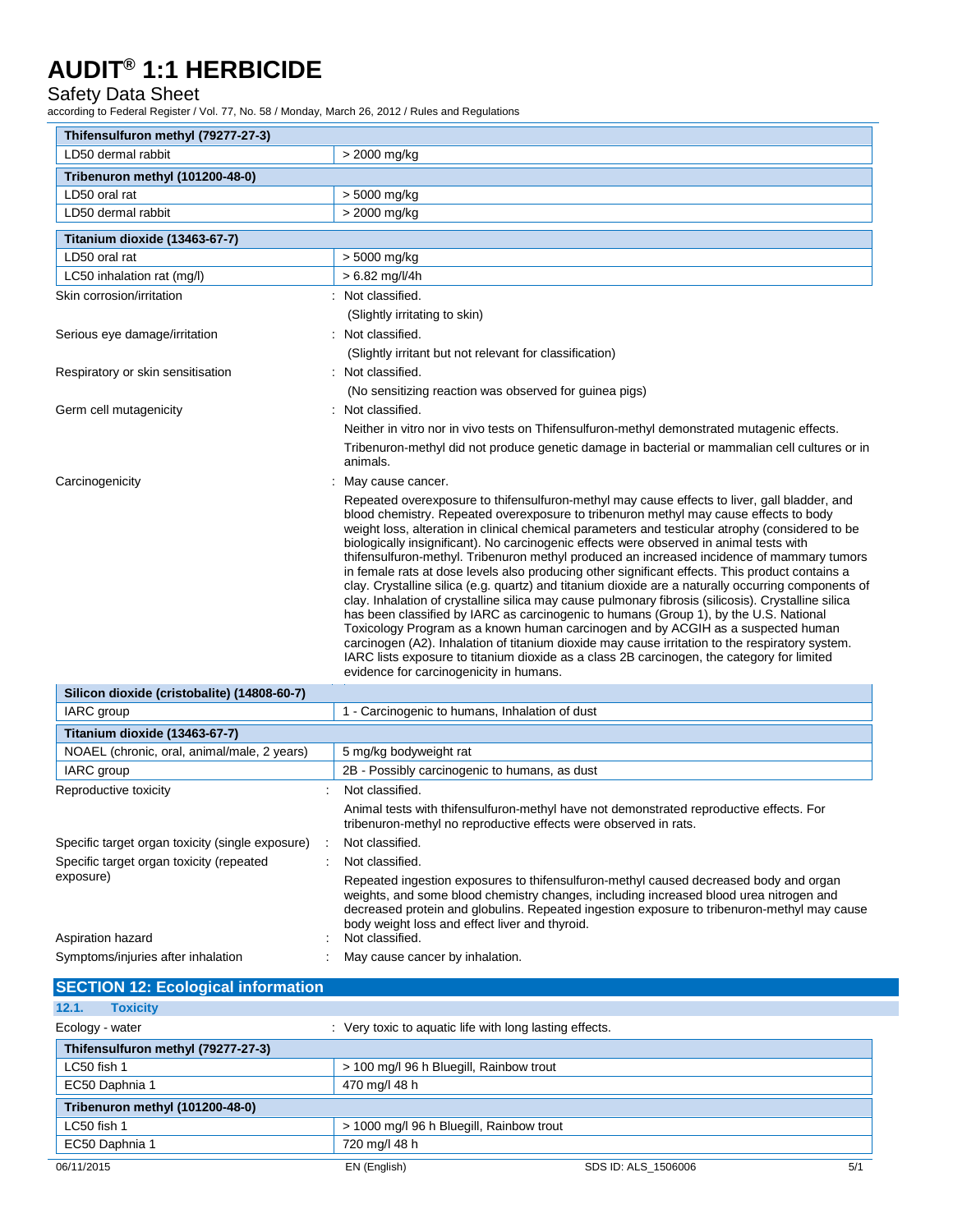## Safety Data Sheet

according to Federal Register / Vol. 77, No. 58 / Monday, March 26, 2012 / Rules and Regulations

| <b>Persistence and degradability</b><br>12.2.             |                                                                                                                         |
|-----------------------------------------------------------|-------------------------------------------------------------------------------------------------------------------------|
| <b>AUDIT<sup>®</sup> 1:1 HERBICIDE</b>                    |                                                                                                                         |
| Persistence and degradability                             | May cause long-term adverse effects in the environment.                                                                 |
| 12.3.<br><b>Bioaccumulative potential</b>                 |                                                                                                                         |
| No additional information available                       |                                                                                                                         |
| <b>Mobility in soil</b><br>12.4.                          |                                                                                                                         |
| Thifensulfuron methyl (79277-27-3)                        |                                                                                                                         |
| Log Koc                                                   | 13 - 55 Koc                                                                                                             |
| 12.5.<br><b>Other adverse effects</b>                     |                                                                                                                         |
| Effect on the global warming                              | : No known ecological damage caused by this product.                                                                    |
| <b>SECTION 13: Disposal considerations</b>                |                                                                                                                         |
| 13.1.<br><b>Waste treatment methods</b>                   |                                                                                                                         |
| Waste treatment methods                                   | : Do not dispose in household garbage.                                                                                  |
| Sewage disposal recommendations                           | : Do not dispose of waste into sewer.                                                                                   |
| Waste disposal recommendations                            | : Dispose in a safe manner in accordance with local/national regulations.                                               |
| Ecology - waste materials                                 | : Avoid release to the environment.                                                                                     |
| <b>SECTION 14: Transport information</b>                  |                                                                                                                         |
| <b>Department of Transportation (DOT)</b>                 |                                                                                                                         |
| In accordance with DOT                                    |                                                                                                                         |
| Not considered a dangerous good for transport regulations |                                                                                                                         |
| <b>Additional information</b>                             |                                                                                                                         |
| Other information                                         | : No supplementary information available.                                                                               |
|                                                           |                                                                                                                         |
| <b>ADR</b>                                                |                                                                                                                         |
| Transport document description                            | : UN 3077 ENVIRONMENTALLY HAZARDOUS SUBSTANCE, SOLID, N.O.S. (Thifensulfuron<br>methyl, Tribenuron Methyl), 9, III, (E) |
| Packing group (ADR)                                       | : III                                                                                                                   |
| Class (ADR)                                               | : 9 - Miscellaneous dangerous substances and articles                                                                   |
| Hazard identification number (Kemler No.)                 | : 90                                                                                                                    |
| Classification code (ADR)                                 | : M7                                                                                                                    |
| Danger labels (ADR)                                       | : 9 - Miscellaneous dangerous substances and articles                                                                   |
|                                                           |                                                                                                                         |
| Orange plates                                             | 30                                                                                                                      |
| Tunnel restriction code (ADR)                             | E                                                                                                                       |
| Limited quantities (ADR)                                  | : 5kg                                                                                                                   |
| Excepted quantities (ADR)                                 | : E1                                                                                                                    |
| <b>Transport by sea</b>                                   |                                                                                                                         |
| UN-No. (IMDG)                                             | : 3077                                                                                                                  |
| Proper Shipping Name (IMDG)                               | : ENVIRONMENTALLY HAZARDOUS SUBSTANCE, SOLID, N.O.S. (Thifensulfuron methyl,                                            |
|                                                           | Tribenuron Methyl)                                                                                                      |
| Class (IMDG)                                              | : 9 - Miscellaneous dangerous substances and articles                                                                   |
| Packing group (IMDG)                                      | : III - substances presenting low danger                                                                                |
|                                                           |                                                                                                                         |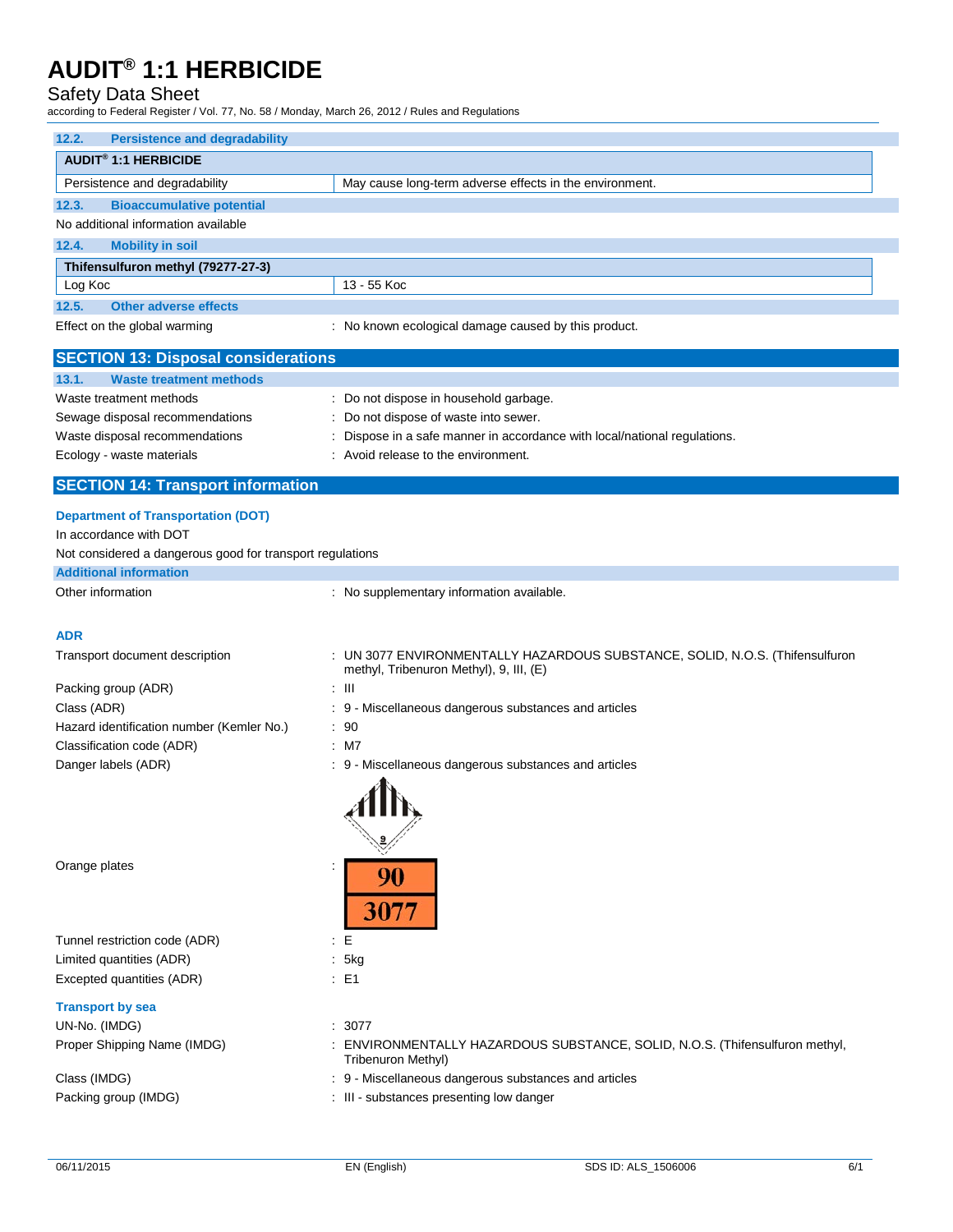## Safety Data Sheet

according to Federal Register / Vol. 77, No. 58 / Monday, March 26, 2012 / Rules and Regulations





## **Air transport**

UN-No. (IATA) : 3077 Packing group (IATA) : III - Minor Danger Marine Pollutant **in the State of Taylor State State State State State State State State State State State State State State State State State State State State State State State State State State State State State State S** 

**SECTION 15: Regulatory information**

- Proper Shipping Name (IATA) : Environmentally hazardous substance, solid, n.o.s. (Thifensulfuron methyl, Tribenuron Methyl)
- Class (IATA)  $\qquad \qquad : 9$  Miscellaneous Dangerous Goods
	-



| 15.1. US Federal regulations                                                                                                                         |
|------------------------------------------------------------------------------------------------------------------------------------------------------|
| Thifensulfuron methyl (79277-27-3)                                                                                                                   |
| Not listed on the United States TSCA (Toxic Substances Control Act) inventory                                                                        |
| Tribenuron methyl (101200-48-0)                                                                                                                      |
| Not listed on the United States TSCA (Toxic Substances Control Act) inventory<br>Subject to reporting requirements of United States SARA Section 313 |
| Silicon dioxide (cristobalite) (14808-60-7)                                                                                                          |
| Listed on the United States TSCA (Toxic Substances Control Act) inventory                                                                            |
| Titanium dioxide (13463-67-7)                                                                                                                        |
| Listed on the United States TSCA (Toxic Substances Control Act) inventory                                                                            |
| 15.2. International regulations                                                                                                                      |
| <b>CANADA</b>                                                                                                                                        |
| Thifensulfuron methyl (79277-27-3)                                                                                                                   |
| Not listed on the Canadian DSL (Domestic Substances List) inventory.                                                                                 |
| Tribenuron methyl (101200-48-0)                                                                                                                      |
| Not listed on the Canadian DSL (Domestic Substances List) inventory.                                                                                 |
| Silicon dioxide (cristobalite) (14808-60-7)                                                                                                          |

Listed on the Canadian DSL (Domestic Substances List) inventory.

Listed on the Canadian DSL (Domestic Substances List) inventory.

## **EU-Regulations**

**Titanium dioxide (13463-67-7)**

| LUTIUGUUUUIJ                                                                                       |
|----------------------------------------------------------------------------------------------------|
| Thifensulfuron methyl (79277-27-3)                                                                 |
| Listed on the EEC inventory EINECS (European Inventory of Existing Commercial Chemical Substances) |
| Tribenuron methyl (101200-48-0)                                                                    |
| Listed on the EEC inventory EINECS (European Inventory of Existing Commercial Chemical Substances) |
| Silicon dioxide (cristobalite) (14808-60-7)                                                        |
| Listed on the EEC inventory EINECS (European Inventory of Existing Commercial Chemical Substances) |
| Titanium dioxide (13463-67-7)                                                                      |
| isted on the FEC inventory FINECS (Furonean Inventory of Existing Commercial Chemical Substances)  |

Listed on the EEC inventory EINECS (European Inventory of Existing Commercial Chemical Substances)

## **Classification according to Regulation (EC) No. 1272/2008 [CLP]**

Carc. 1A Aquatic Chronic 1 H410

Full text of H-statements: see section 16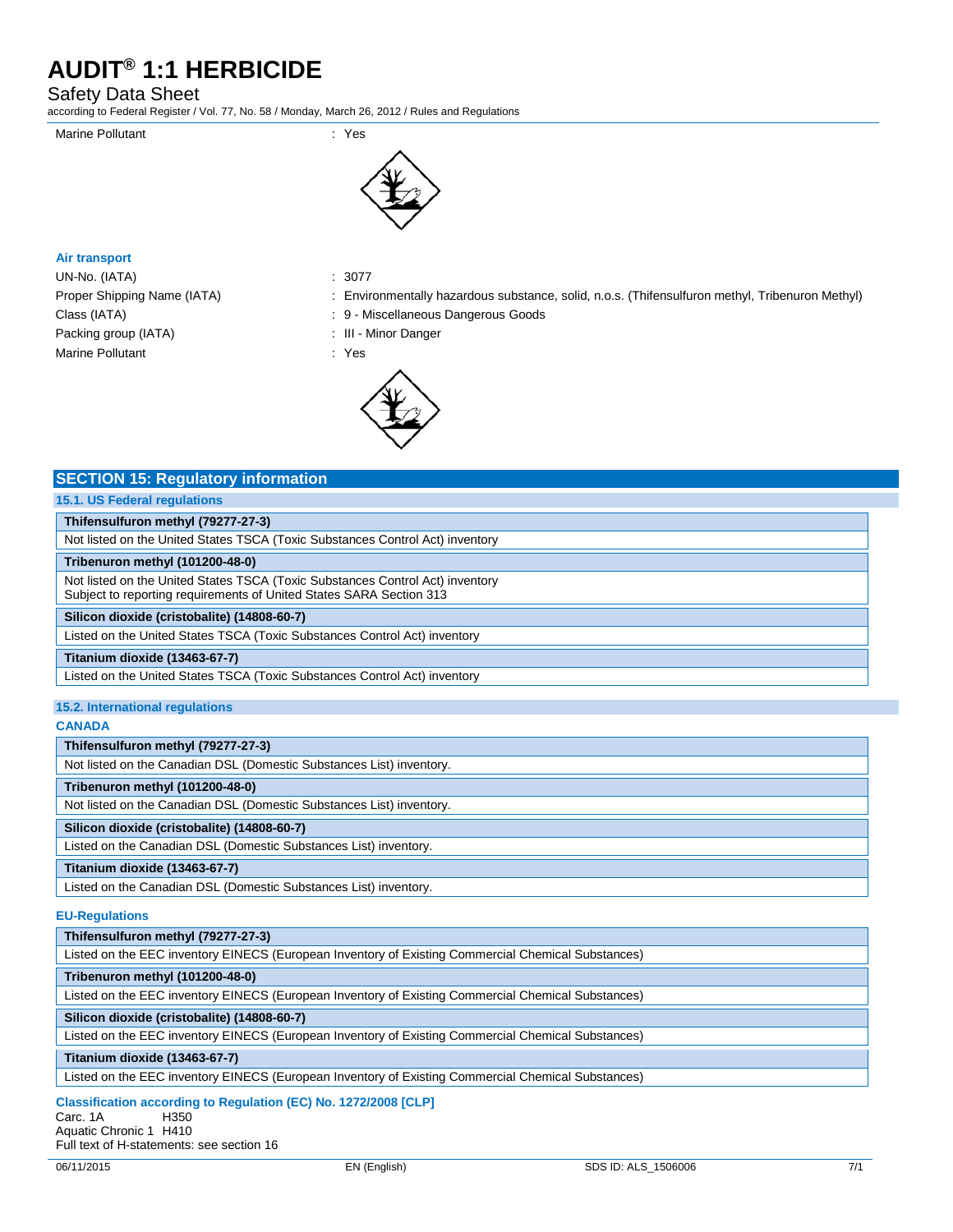## Safety Data Sheet

according to Federal Register / Vol. 77, No. 58 / Monday, March 26, 2012 / Rules and Regulations

| <b>National regulations</b>                                                                                                                                                                                                                                                                                                                                                                                                                                                                                                                                    |
|----------------------------------------------------------------------------------------------------------------------------------------------------------------------------------------------------------------------------------------------------------------------------------------------------------------------------------------------------------------------------------------------------------------------------------------------------------------------------------------------------------------------------------------------------------------|
| Thifensulfuron methyl (79277-27-3)                                                                                                                                                                                                                                                                                                                                                                                                                                                                                                                             |
| Not listed on the Canadian Non-Domestic Substances List (NDSL).                                                                                                                                                                                                                                                                                                                                                                                                                                                                                                |
| Tribenuron methyl (101200-48-0)                                                                                                                                                                                                                                                                                                                                                                                                                                                                                                                                |
| Not listed on the Canadian Non-Domestic Substances List (NDSL).                                                                                                                                                                                                                                                                                                                                                                                                                                                                                                |
| Silicon dioxide (cristobalite) (14808-60-7)                                                                                                                                                                                                                                                                                                                                                                                                                                                                                                                    |
| Listed on IARC (International Agency for Research on Cancer)<br>Listed on PICCS (Philippines Inventory of Chemicals and Chemical Substances)<br>Listed on NZIoC (New Zealand Inventory of Chemicals)<br>Listed on the AICS (Australian Inventory of Chemical Substances)<br>Listed on Taiwan National Chemical Inventory<br>Listed on the Korean ECL (Existing Chemicals List)<br>Listed on the Japanese ENCS (Existing & New Chemical Substances) inventory<br>Listed on the Inventory of Existing Chemical Substances Produced or Imported in China (IECSC). |
| Titanium dioxide (13463-67-7)                                                                                                                                                                                                                                                                                                                                                                                                                                                                                                                                  |
| Listed on the AICS (Australian Inventory of Chemical Substances)<br>Listed on IECSC (Inventory of Existing Chemical Substances Produced or Imported in China)<br>Listed on the Japanese ENCS (Existing & New Chemical Substances) inventory<br>Listed on KECI (Korean Existing Chemicals Inventory)<br>Listed on Taiwan National Chemical Inventory<br>Listed on PICCS (Philippines Inventory of Chemicals and Chemical Substances)<br>Listed on NZIoC (New Zealand Inventory of Chemicals)                                                                    |

## **15.3. US State regulations**

| Titanium dioxide (13463-67-7)                               |                                                                   |                                                                              |                                                                            |                                     |  |  |
|-------------------------------------------------------------|-------------------------------------------------------------------|------------------------------------------------------------------------------|----------------------------------------------------------------------------|-------------------------------------|--|--|
| U.S. - California -<br>Proposition 65 -<br>Carcinogens List | U.S. - California -<br>Proposition 65 -<br>Developmental Toxicity | U.S. - California -<br>Proposition 65 -<br>Reproductive Toxicity -<br>Female | U.S. - California -<br>Proposition 65 -<br>Reproductive Toxicity -<br>Male | No significant risk<br>level (NSRL) |  |  |
| Yes                                                         | No.                                                               | <b>No</b>                                                                    | <b>No</b>                                                                  |                                     |  |  |
|                                                             |                                                                   |                                                                              |                                                                            |                                     |  |  |

## **Tribenuron methyl (101200-48-0)**

U.S. - New Jersey - Right to Know Hazardous Substance List

## **Silicon dioxide (cristobalite) (14808-60-7)**

U.S. - New Jersey - Right to Know Hazardous Substance List

## **Titanium dioxide (13463-67-7)**

U.S. - Minnesota - Hazardous Substance List

U.S. - New Jersey - Right to Know Hazardous Substance List

### **15.4. US EPA – FIFRA Regulations**

This chemical is a pesticide product registered by the United States Environmental Protection Agency and is subject to certain labeling requirements under federal pesticide law. These requirements differ from the classification criteria and hazard information required for safety data sheets (SDS), and for workplace labels of non-pesticide chemicals. The hazard information required on the pesticide label is reproduced below. The pesticide label also includes other important information, including directions for use.

Signal word (FIFRA) : Caution. Hazard statements (FIFRA) : Causes moderate eye irritation. Avoid contact with eyes, skin, or clothing. Some materials that are chemical resistant to this product are listed below. If you want more options follow the instructions for Category A on an EPA chemical resistance category selection chart. Applicators and other handlers must wear: Long-sleeved shirt and long pants · Chemical-resistant gloves, made of any waterproof material such as natural rubber. Shoes plus socks Follow manufacturer's instructions for cleaning/maintaining PPE. If no such instructions for washables exist, use detergent and hot water. Keep and wash PPE separately from other laundry. Environmental hazards : Do not apply directly to water, or to areas where surface water is present, or to intertidal areas below the mean high water mark. Do not contaminate water when cleaning equipment or disposing of equipment washwaters. 06/11/2015 **EN (English)** EN (English) SDS ID: ALS 1506006 8/1